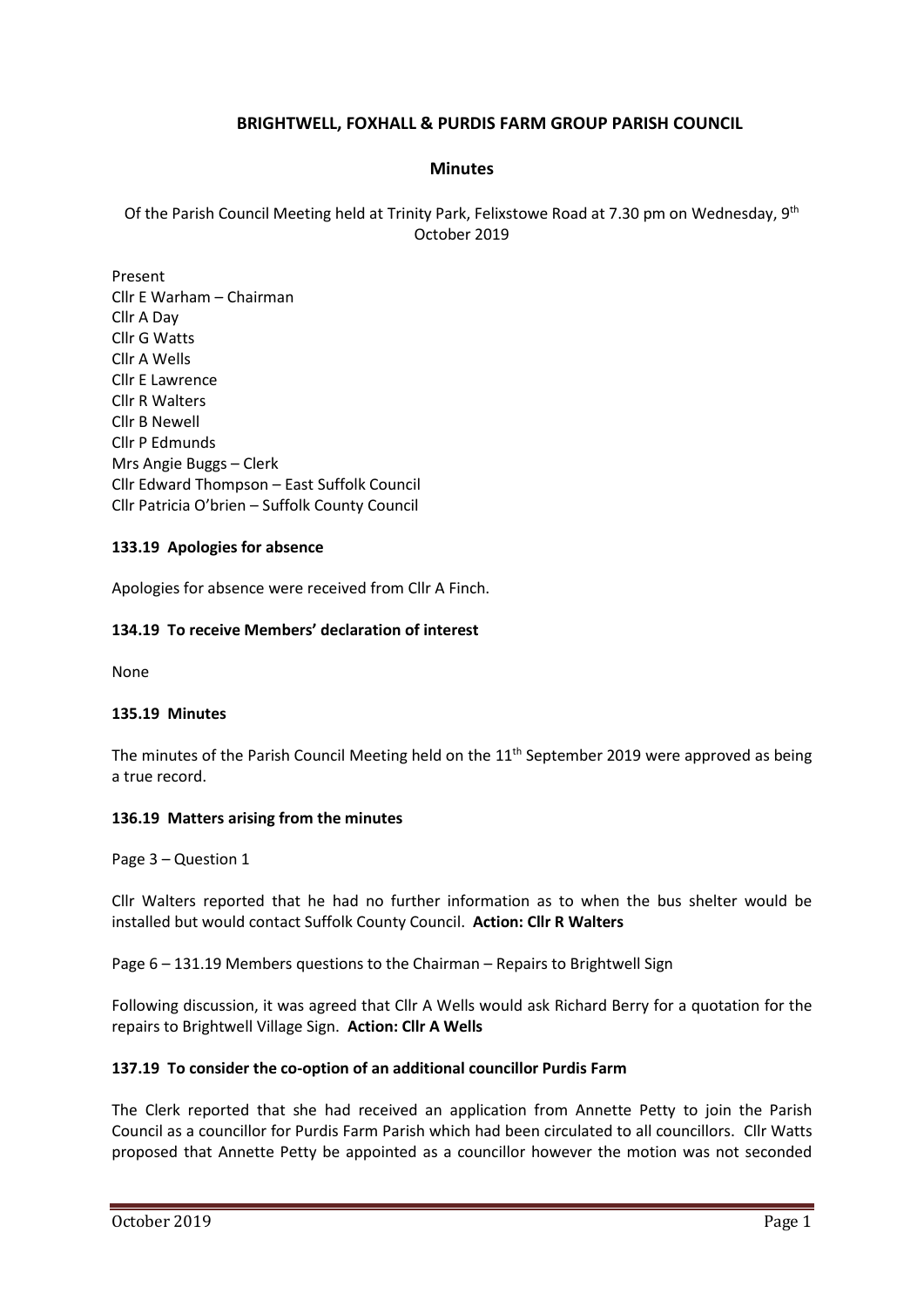therefore the proposal was dismissed. It was agreed that the Clerk should write to Annette Petty informing her of the Parish Council's decision. **Action: Clerk**

## **The meeting was adjourned to receive reports from:**

Cllr P O'brien – Suffolk County Council - written report received.

Major issues have been to the fore this past few months; Ipswich Northern Bypass, Sizewell, First Buses, Sizewell and boundary changes.

I wrote firm words to Suffolk Leaders and I had a meeting with Dan Poulter MP to discuss further means to challenge the Ipswich Northern Bypass. Relief to Ipswich town centre and the Orwell Bridge can be found. Building barriers on the bridge is a feasible solution. We all know that if the Northern bypass were to go ahead it would have a detrimental effect on Martlesham, surrounding villages, Kesgrave, Woodbridge and beyond. Pressure is being kept at every level and I am hopeful that reason will prevail.

The axing of several First Buses services came as a tremendous shock on Sept. 1st. I had no knowledge whatsoever and immediately phoned Leeds, where First is based, and vigorously complained about the cuts and particularly that of route 66. The service has been partially restored on Eagle Way. Both First and SCC have had meetings and it is reassuring to know that both are determined to work together to bring about improvement.

Responses to the limited Sizewell C Stage 4 consultation proposals have deplored the use of road as the means of providing Sizewell with the plant needed for the construction. Unlike in the Sizewell C Stage 3 proposal, rail and marine transportation is not suggested. It is ignored. All responders prefer a rail or water strategy and point out the disruption and huge increase in traffic if road chosen. Some 1500 vehicles would be used and construction would take 10 years!! Goodbye gentle Suffolk!

It appears that the proposed building of 2,700 houses, between Bucklesham & Purdis, has been dropped. Let us hope for good!

A ten-week consultation has commenced on proposals for new council divisions and division boundaries for Suffolk County Council. The consultation will close on December 2nd and draft recommendations will be published in March 2020. Final recommendations are expected in August 2020. New electoral arrangements will come into effect at the local elections in 2021.

The Local Government Boundary Commission for England are recommending 70 councillors for Suffolk. This is a reduction of 5 councillors. The Commission are keen that there is balance and that each councillor should have roughly the same number of electors across the county. If you wish to become involved this can be done through the interactive consultation portal.

On 4th October I chaired the Police & Crime Panel that provided an update on the financial position, how the precepts are used; The Annual Report that set out a review of activities undertaken in 2018- 19; Objective 2 "Caring about victims" -steps to improve victim satisfaction; Roads policing – initiatives to improve road safety; Rules of Procedure relating to a draft of panel arrangements.

Cllr O'brien said that the Locality Budget for 2019/2020 is £1,000. **Action: Clerk**

Cllr E Thompson – East Suffolk Council – report received.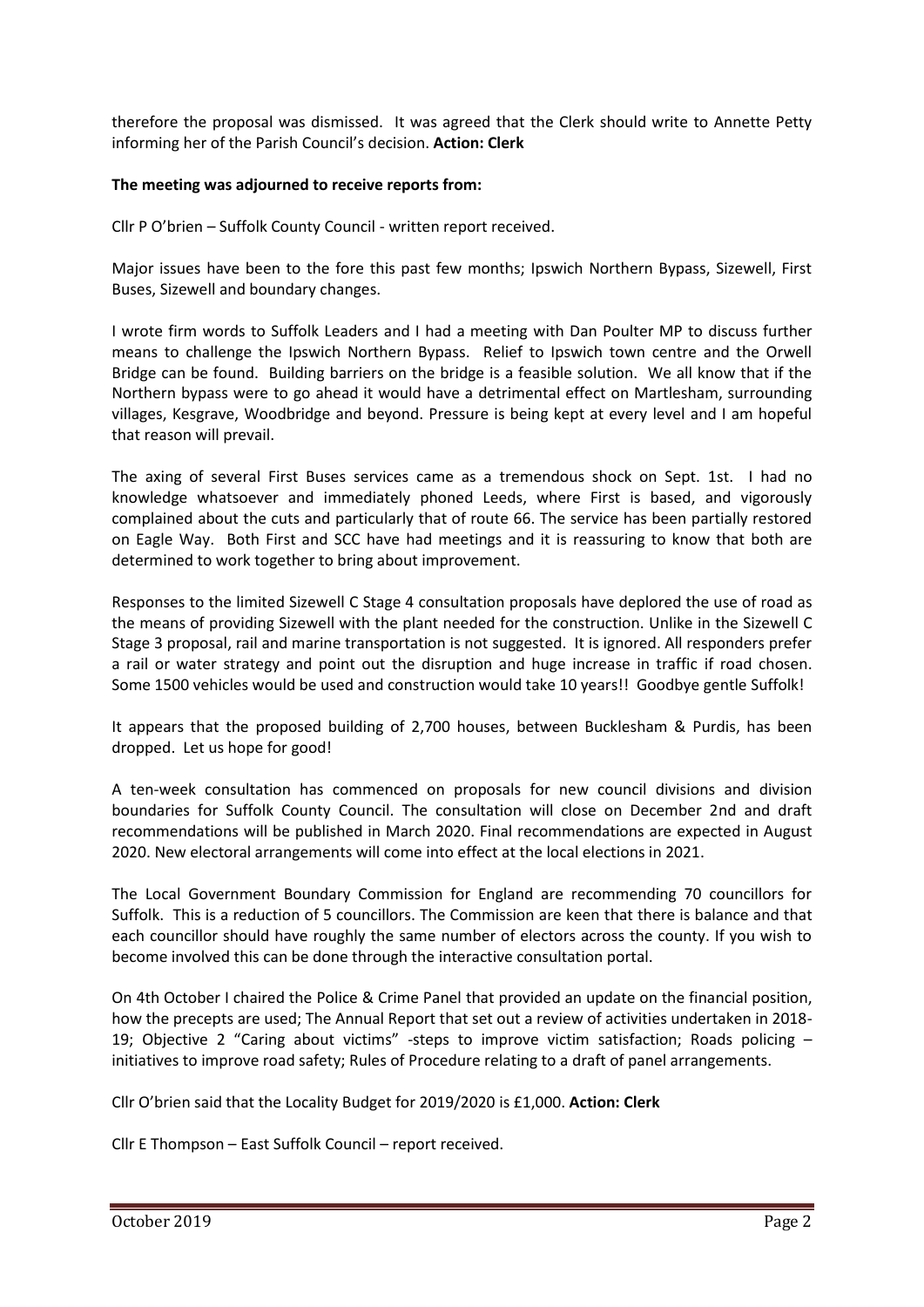I am contributing £750 from the Community Enabling Budget assigned to me by East Suffolk Council towards the cost of buying football goalposts for Foxhall.

On the 2nd 3rd and 4th of October I attended a Business Planning event or HotHouse at pBT Adastral Park. The idea was to grow the plan from the council. It was a competition where groups of officers and councillors of East Suffolk Council drew up plans and presented them to a panel for judging awards.

I was in Group no. 6, we won two awards for our plan the Best Overall Plan and the Digital Transformation.

They then took every piece of paper away from the three days and are in the process of integrating all the information gathered into a council business plan. The whole process will probably finish in the new year.

The new Community Partnership meeting is taking place on the 28th of October. One councillor from each Parish gets to attend the meeting. Since the grouped parish council contains three parishes, I am uncertain whether you can send three representatives.

Cllr C Blundell – East Suffolk Council – no report received

The meeting was re-convened

#### **138.19 Planning**

Cllr G Watts reported on the following planning applications.

DC/10/3424/AGO Woodhouse Foxhall – Prior notification – new agricultural storage/workshop building – Pending.

DC/19/2914/FUL 99 Bucklesham Road Purdis Farm – Replacement dwelling – Refused – The Parish Council did not object to the application.

a. Sizewell 'C'

Nothing to report.

b. Brightwell Lakes

Nothing to report.

#### **139.19 Clerk's Report**

The purpose of this report is to update members on outstanding issues, items received after the deadline for agenda items, correspondence and action taken by the Clerk.

#### Technical Consultation on Local Government Finance

The government is not proposing to extend council tax referendum principles to local councils in 2020/2021.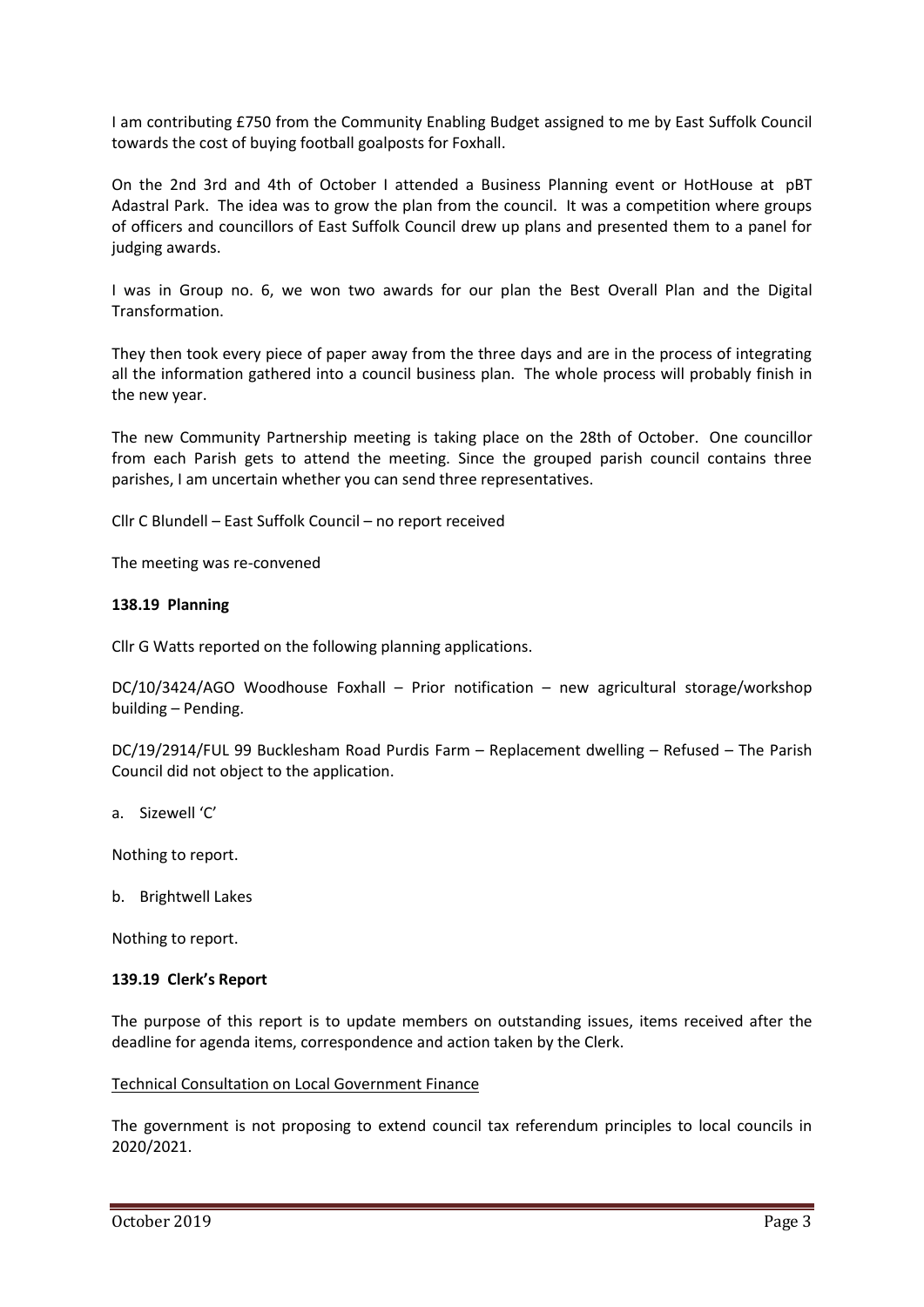## Policing Meeting in Ipswich 7 pm 31<sup>st</sup> October 2019

A meeting is being held at the Ipswich Community Church Wilberforce Street Ipswich hosted by the PCC and the Chief Constable.

The meeting will cover policing issues in the South command area which includes Ipswich, Woodbridge, Kesgrave, Felixstowe, Hadleigh and surrounding towns and villages. This is your opportunity to make your views known.

## East Suffolk Community Partnerships

East Suffolk Council wants to bring your ideas to life; to give those who know most about where they live and work a fantastic opportunity to improve people's lives and deliver real outcomes.

Eight East Suffolk Community Partnerships are being created with YOU in mind and we want you to join us at one or more of our workshops which begin next month – to decide what priorities each partnership should focus on over the next 12 months.

To take part and make sure that YOUR voice is heard, please email [communities@eastsuffolk.gov.uk](mailto:communities@eastsuffolk.gov.uk) and confirm which workshop you would like to attend. Places are limited to two per organisation per workshop, due to space limitations at the venues, but if you think there are other local organisations that we should invite, then please let us know!

All eight workshop dates and locations are included in the attached documents, which also provide an overview of the Community Partnership approach.

### **Why is this happening?**

During the consultation on forming the new East Suffolk Council (ESC), concerns were expressed about the 55 Councillors covering larger geographical areas, more Town and Parish Councils and more people, and becoming disconnected from local people.

With this in mind, eight Community Partnerships (CPs), based on natural groupings of communities (shown on the attached map), will provide a sharper focus on smaller areas and - with a solutionfocussed workshop style, rather than a formal board or committee - seek to make a real difference.

This, however, is not just an East Suffolk Council scheme! Key partners will be Town and Parish Councils, Suffolk County Council, Suffolk Police, Great Yarmouth & Waveney and Ipswich & East Suffolk CCGs, businesses, voluntary organisations, community groups and youth representatives.

Your role is crucial.

### **What are the workshops for?**

The CPs will ultimately decide how funding is allocated against local priorities. The very first formal meetings will take place from January 2020 and each CP will have a £10,000 budget in 2019/20 before receiving £25,000 per year for the next three years to be spent on one or more agreed priority. There will also be a Strategic budget of £150,000 in 2019/20 and £300,000 a year for the next three years, overseen by a Community Partnership Board that includes the chairs of all eight CPs, that CPs can bid into.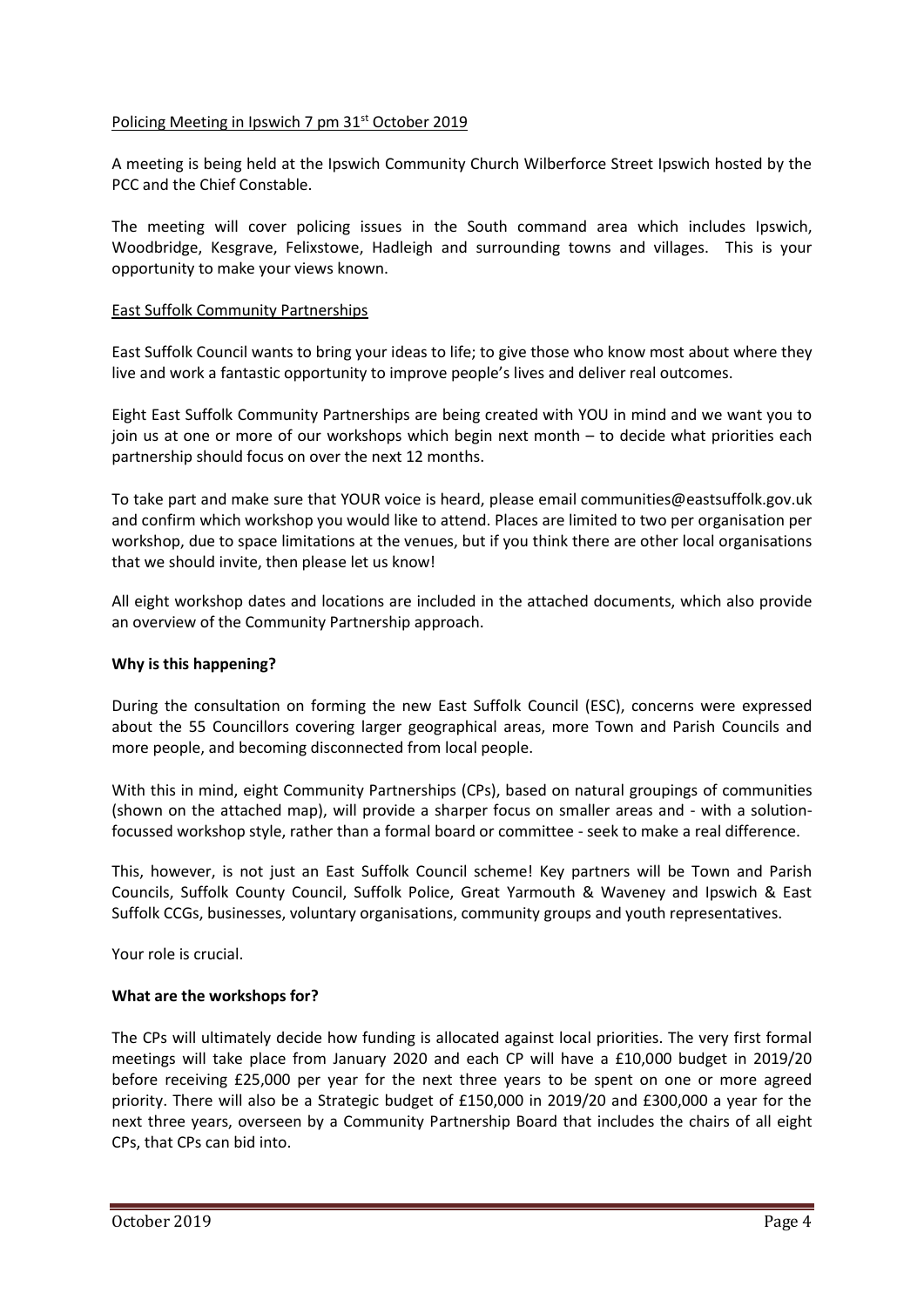Before then, however, we want to start the conversation by speaking with you about what the priorities are for your local area – not just through your own invaluable insight and knowledge but also by using data, facts and figures provided by the Suffolk Office of Data Analytics (SODA).

## **Council Tax Support Consultation**

Letter from East Suffolk Council:

As a local stakeholder I would like to invite you to take part in a consultation on a proposed change to East Suffolk Council's Local Council Tax Reduction Scheme. The plans aim to provide greater certainty to people claiming Universal Credit.

Our current scheme means working-age people who access support because of a low income can claim up to 91.5% off their Council Tax, depending on their individual circumstances. However, as people claiming Universal Credit have an income that can rise and fall each month based on their latest earnings from employment, under the existing scheme the amount of Council Tax people are expected to pay can also regularly rise and fall.

To provide people with more certainty over their Council Tax bills, we are proposing that people claiming Universal Credit will not see a change in their Council Tax unless their weekly income changes by more than £15, or £65 in a month.

The proposed change would not apply to people who have reached state pension age or are not on Universal Credit as other provisions achieve similar outcomes.

The new approach would mean that small changes in income would not trigger a reassessment of Council Tax support, nor a revised Council Tax bill, so Universal Credit claimants know how much their Council Tax will be and can more easily manage their finances.

While the change is expected to help the vast majority of claimants, the proposals also make provision for people who may be disadvantaged by a single change by giving East Suffolk Council the flexibility to not apply the new £15 tolerance rule on a case-by-case basis.

For example, if a Universal Credit claimant has a single change in the year where their income falls by less than £15 a week, their Council Tax support will remain the same despite their reduction in earnings. In such cases, the person's Council Tax support could be reassessed at the end of the year, based on their actual level of income.

Further, for Universal Credit customers, East Suffolk Council intends to change when it assesses entitlement to Council Tax support from DWP notification that a Universal Credit claim has been made to when DWP notifies the actual award. The effect of this is to avoid correcting awards, whilst ensuring they are correct first time, which is seen as beneficial for customers and does not have any financial impact.

If you'd like to comment on these proposals, please take part in our consultation which runs until 3 November 2019. It is accessible at www.surveymonkey.co.uk/r/counciltaxreductionscheme or in paper copy at the Marina Centre in Lowestoft and Woodbridge Library.

Results from the consultation will be taken into account before the final proposal is put forward for consideration by Councillors in early 2020. If agreed, the change would come info affect from April next year.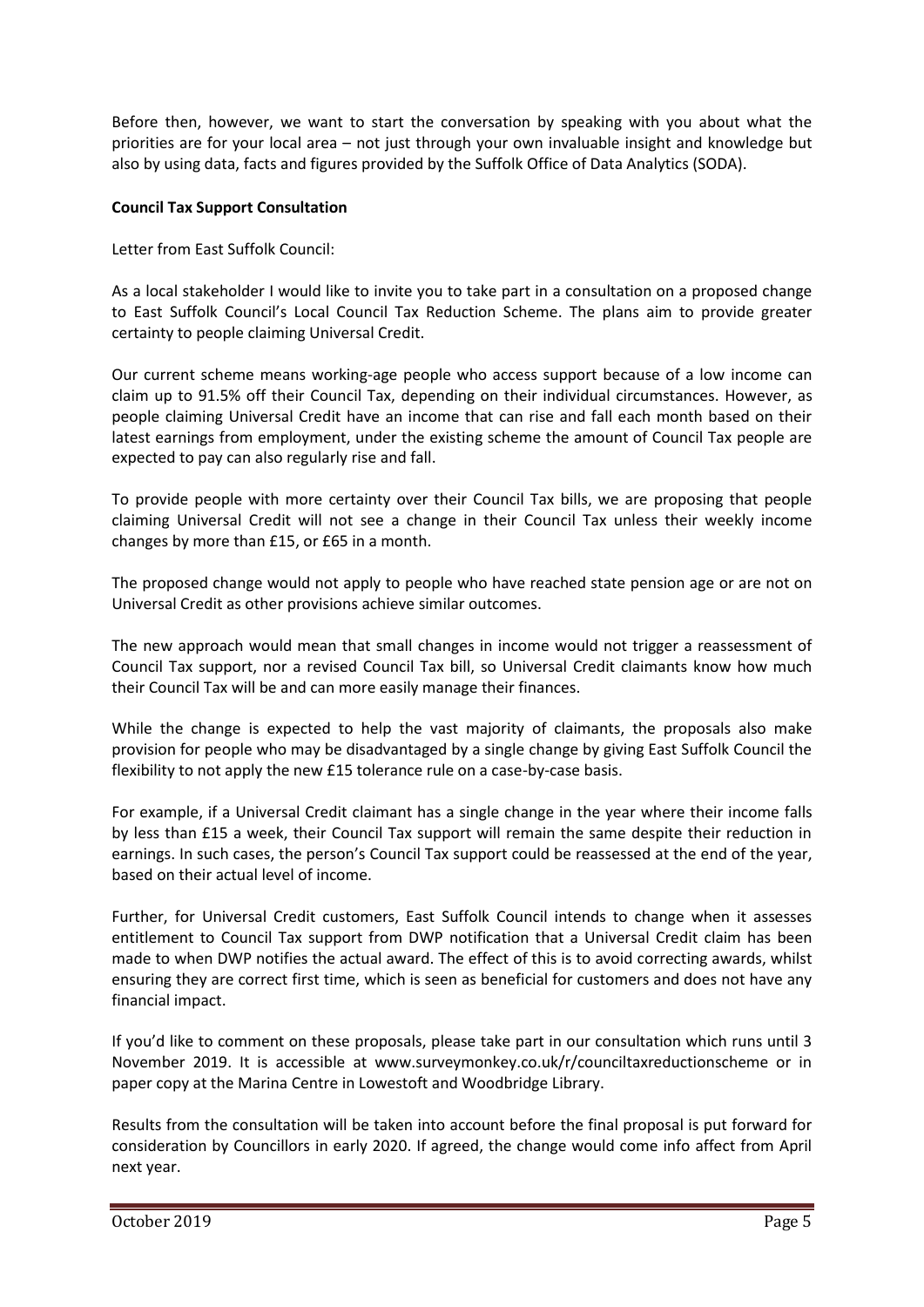## **140.19 VAS Sign**

Cllr A Finch was not present at the meeting so no further update. The Clerk reported that the VAS sign is currently working.

## **141.19 To discuss the communication between the Clerk and the Charities Commission concerning Foxhall Public Purposes Charity – 1010443**

The Clerk reported that she had received a telephone call and letter from the Charities Commission which enclosed the original document when the Foxhall Public Purposes Charity was approved and established. Apparently, the Charity Commission will not close the charity until the Parish Council (as Trustees of the charity) have investigated the whereabouts of funds and land as per the document. Following discussion, it was agreed that the Clerk should write to Barclays Bank as per the Schedule to try and establish the whereabouts of the Treasury Stock and cash on deposit accounts. The letter should be signed by the current Parish Council cheque signatories. **Action: Clerk/Cllr E Warham/Cllr A Wells/Cllr E Lawrence**

## **142.19 To discuss the repair of the Parish Council Notice Boards**

The Clerk reported that the Purdis Farm Notice Board in Murrills Road was in urgent need of repair. It was agreed that Cllr E Lawrence should take photographs and send to the Clerk to enable her to write to the manufacturers seeking suggestions as to the best way to repair the notice board. **Action: Clerk/Cllr E Lawrence**

### **143.19 To discuss the CIL receipts allocated to Foxhall because of the Straight Road development**

The Clerk reported that she had written to David Chenery Suffolk County Council Highways stating that the Parish Council would pay for the monitoring of Straight Road; estimated to be £350.00 but had not received any feedback as to when the monitoring would take place. It was agreed that Cllr A Day would get in touch with Highways. **Action: Cllr A Day**

During the meeting with Suffolk County Council Highways which Cllr A Day attended it had been suggested that Cllr Patricia O'brien may have access to budge to help with the costs. Cllr Patricia O'brien agreed to investigate. **Action: Cllr Patricia O'brien/Clerk**

### **144.19 Appointment of Community Officer for the parishes**

The Clerk reported that Andrew Joliffe had been appointed as Community Officer for the parishes and had asked to come and give a presentation to the Parish Council. It was agreed that the Clerk should ask Andrew for further details regarding dates, times etc. The Parish Council also discussed the Community Workshops which are being held. It was agreed that if possible, Cllr E Lawrence, Cllr P Edmunds and Cllr B Newell would like to attend. Clerk to provide councillors with details. **Action: Clerk/Cllr E /Cllr B Newell.**

### **145.19 To discuss the repairs to Brightwell Village Sign**

Please refer to Minute Item 136.19 Matters arising from the minutes.

### **146.19 Finance**